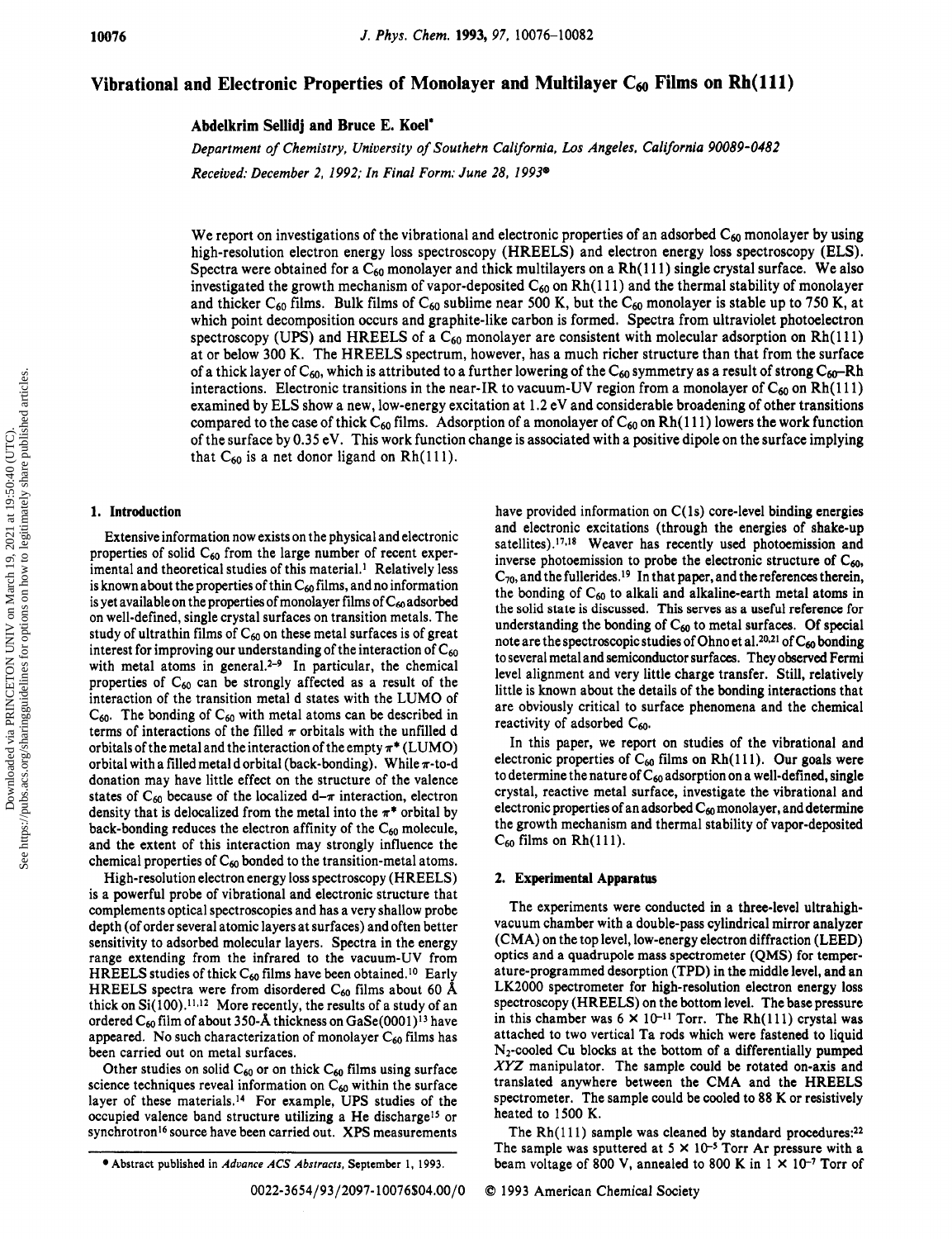02, and repeatedly flashed to <sup>1400</sup> K in vacuum. Sample cleanliness was checked with AES, LEED, and HREELS.

 $C_{60}$  material of high purity (>99.9%) was obtained from Prof. C. Reed's group in the Chemistry Department at USC. The  $C_{60}$ was purified using <sup>a</sup> chromatographic method which has been described previously by this group.<sup>23</sup> Thus, we can definitely rule out any significant contributions by  $C_{70}$  or other fullerenes in our studies. The  $C_{60}$  deposited on the Rh(111) surface was evaporated from <sup>a</sup> Knudsen cell at <sup>a</sup> temperature of 600 K. Any toluene solvent that remained in the  $C_{60}$  sample was removed by extensive outgassing of the Knudsen cell prior to any deposition. This was checked by looking at the C-H stretching vibration region in HREELS of deposited  $C_{60}$  films; no C-H stretching vibrations were detected. The background pressure in the UHV chamber during  $C_{60}$  evaporation remained below  $1.5 \times 10^{-10}$  Torr.

The incident beam energy in AES was <sup>3</sup> keV, and the electron beam current was limited to  $1.0 \mu A$  to reduce as much as possible any damage by the incident electron beam. The spectra were obtained using <sup>1</sup> V peak-to-peak modulation.

The HREELS spectra were recorded in the specular direction with an angle of 60° from the surface normal and <sup>a</sup> primary electron beam energy of 2.0 eV. The overall energy resolution of the spectrometer was less than <sup>75</sup> cm-1 as measured from the fwhm of the elastic peak. Count rates at the elastic peak were about 30-50 kHz. The spectra were normalized to the intensity of the elastic peak.

The electron energy loss spectroscopy (ELS) spectra were also taken with the HREELS spectrometer in the specular geometry with <sup>a</sup> primary beam energy of either <sup>11</sup> or <sup>30</sup> eV. The incident beam current was  $\simeq 6.0$  nA, and the energy resolution was 45 meV. Count rates at the elastic peak were 100-150 kHz.

Work function changes were obtained by monitoring the sample-to-ground current versus the sample bias voltage. The electron monochromator, used for HREELS, provided <sup>a</sup> monoenergetic beam of electrons focused onto the sample, which was oriented perpendicular to the electron beam. The electron beam current to the sample was measured by <sup>a</sup> picoammeter which had an applied bias voltage referenced to ground. When the bias voltage was sufficiently negative, the current to the sample dropped to zero as the vacuum level of the sample was raised above the energy of the incident electron beam. Changes in the work function are equal to changes in the energy of the vacuum level, and the work function change was determined by measuring the shift in the cutoff voltage obtained from <sup>a</sup> plot of current versus bias voltage. A decrease in the work function is associated with <sup>a</sup> lowering of the energy of the vacuum level and <sup>a</sup> more negative bias voltage.

## 3. Results and Discussion

3.1. Auger Electron Spectroscopy (AES). In order to characterize the growth mechanism and determine the surface coverage of vapor-deposited  $C_{60}$  on Rh(111), we monitored the Rh(302 eV) and C(272 eV) Auger transitions as <sup>a</sup> function of  $C_{60}$  deposition time. This method is commonly used in studies of metal-on-metal depositions24-26 and should be accurate for determining the monolayer coverage to better than 10% for layerby-layer or layer-plus-crystallite growth. At low  $C_{60}$  coverages the C(272 eV) Auger transition overlaps <sup>a</sup> weak Rh Auger transition at <sup>a</sup> slightly smaller energy, and thus monitoring the intensity at 272 eV gives <sup>a</sup> convolution of increasing C intensity and decreasing Rh intensity. However, using 1-V peak-to-peak modulation, the Rh(302 eV) AES transition has no overlap from the C transition and cleanly provides <sup>a</sup> monitor of the intensity decrease of the Rh signal due to  $C_{60}$  deposition. Here we will discuss only the behavior of the Rh AES signal, noting that the C AES signal is consistent with this behavior.

Figure <sup>1</sup> shows the Rh(302 eV) AES signal as <sup>a</sup> function of  $C_{60}$  deposition time on Rh(111) at 300 K. The uptake curve in



Figure 1.  $Rh(302 eV)$  AES signal versus  $C_{60}$  deposition time monitoring the vapor deposition of  $C_{60}$  on Rh(111) at room temperature.

this figure exhibits three linear segments equally spaced between 0-65, 65-130, and 130-195 s. This behavior is consistent with a layer-by-layer growth mode for  $C_{60}$  on Rh(111). The first linear segment corresponds to the growth of the first  $C_{60}$  layer, and the "break" or change in slope of the curve at <sup>65</sup> <sup>s</sup> determines the completion of the first monolayer of  $C_{60}$  on Rh(111). This uptake curve was used to estimate the  $C_{60}$  coverages during the rest of the experiments. The identification of this coverage as <sup>a</sup> monolayer is most strongly supported by the annealing experiments described below. However, the assignment of monolayer coverage can be cross-checked qualitatively by <sup>a</sup> calculation of the electron mean free path for inelastic scattering at 302 eV from the measured attenuation of the Rh signal by a  $C_{60}$  monolayer  $(\exp(-d/\lambda \cos 42^{\circ}))$  in our experimental geometry) using  $d =$ 8.16 Á, the layer spacing along the (111) axis of the fee solid. One obtains <sup>a</sup> value of <sup>16</sup> Á, which is much higher than the expected value of  $\approx 8$  Å for other solid materials at this kinetic energy. However, given the hollow nature of the molecule, which partially accounts for the low density of 1.65  $g/cm^3$  (as compared to 3.51 g/cm<sup>3</sup> for diamond), this value of 16 Å is quite reasonable for  $C_{60}$ . Another possible factor is that the density in the  $C_{60}$ monolayer could be less than in the close-packed solid due to immobile chemisorption.

The thermal stability of  $C_{60}$  films on Rh(111) was also examined by monitoring the Rh(302 eV) AES signal as <sup>a</sup> function of the annealing temperature. Subsequent to  $C_{60}$  deposition at 300 K, the films were annealed to increasing temperatures for 60 s. Figure <sup>2</sup> illustrates the behavior of the Rh(302 eV) AES signal from  $Rh(111)$  surfaces containing annealed  $C_{60}$  films that were either <sup>1</sup> layer or <sup>15</sup> layers thick. Examining this behavior for <sup>a</sup> thick  $C_{60}$  film first, we see that there is no Rh(302 eV) AES signal detected from 300 to 500 K. At 525 K, the Rh AES signal shows an abrupt increase to the value obtained from a monolayer of  $C_{60}$ , <sup>a</sup> value which was determined from the monolayer break in the AES uptake curve in Figure 1. The sharp increase of the Rh AES signal between 500 and 550 K is attributed to sublimation of solid  $C_{60}$ <sup>27</sup> from the Rh surface, leaving a more strongly bonded chemisorbed monolayer of  $C_{60}$  on Rh(111). This behavior is the strongest support for identification of monolayer coverage in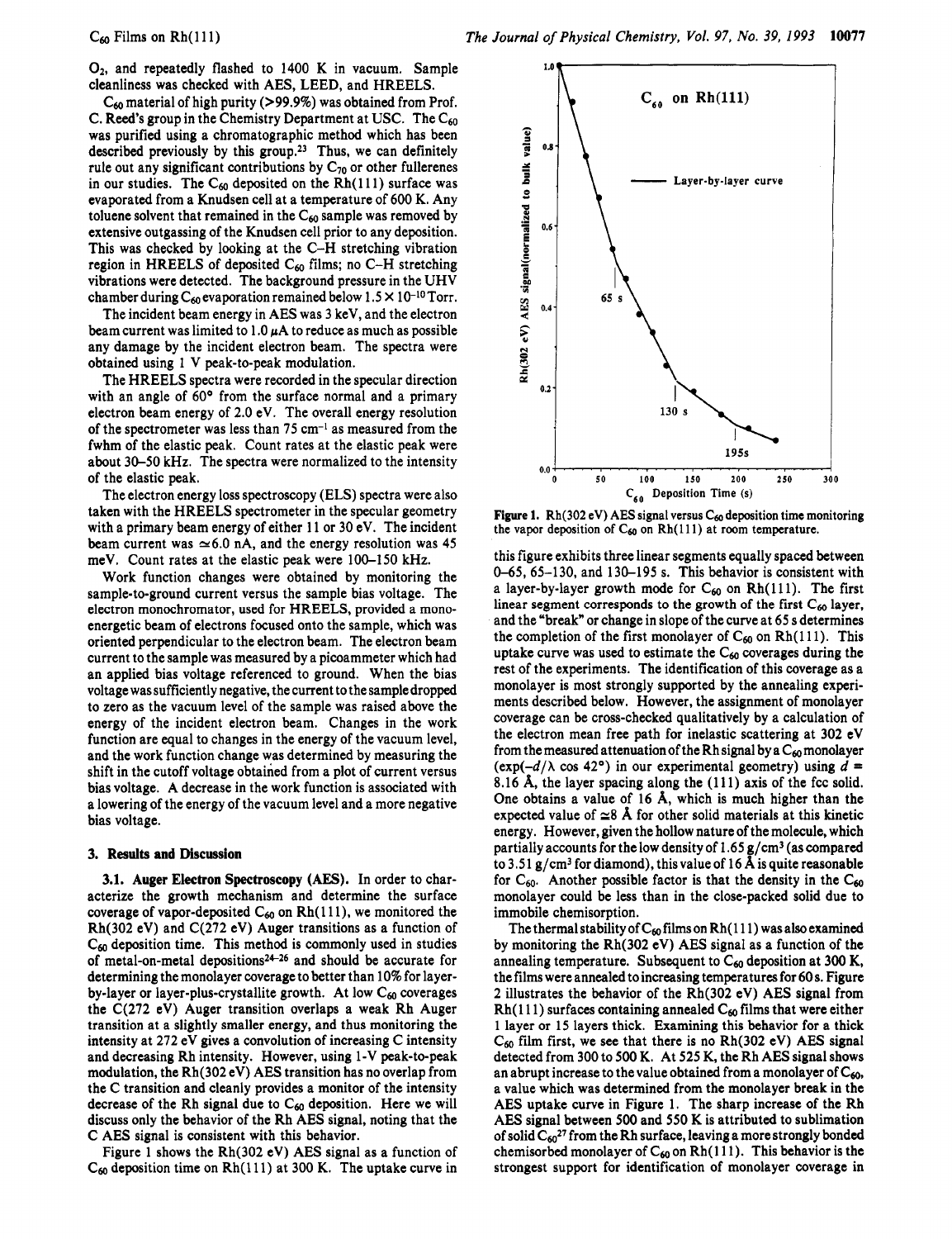

Figure 2. Rh(302 eV) AES signal as <sup>a</sup> function of annealing temperature for multilayer ( $\theta_{C_{60}}$  = 15) and monolayer ( $\theta_{C_{60}}$  = 1)  $C_{60}$  films on Rh(111).

Figure 1. From <sup>550</sup> to 750 K the Rh AES signal remains fairly constant, but it starts to increase slowly at higher temperatures. The Rh AES signal continues to increase slowly up to 1000 K, and then it rapidly increases and eventually reaches <sup>a</sup> value only slightly smaller than the value of the Rh AES signal obtained from the clean Rh(111) surface. The behavior of the Rh AES signal in the 750-1000 K range is attributed to decomposition and graphitization of the  $C_{60}$  monolayer. This is based on evidence from HREELS results which will be discussed in the following section. The sharp increase of the Rh AES signal above <sup>1000</sup> K is attributed to decomposition of the graphite-like carbon and carbon diffusion into the bulk of the Rh sample.

Figure <sup>2</sup> also shows the behavior of the Rh AES signal from a monolayer of  $C_{60}$  as a function of annealing temperature. The Rh(302 eV) AES signal is fairly constant in the 300-750 K temperature range, and then this monolayer curve follows the same curve as the signal obtained from a thick  $C_{60}$  film.

In summary, these studies demonstrate that vapor-deposited  $C_{60}$  on Rh(111) at 300 K grows initially in a layer-by-layer mode. In addition, a monolayer of  $C_{60}$  on Rh(111) is stable up to 750 K, which is attributed to <sup>a</sup> relatively strong chemisorption bonding interaction between the Rh surface and  $C_{60}$  molecules.

3.2. Ultraviolet Photoelectron Spectroscopy (UPS). He (I)- UPS spectra obtained with <sup>a</sup> high-pressure discharge lamp for a thick  $C_{60}$  multilayer on Rh(111) at 300 K showed excellent agreement with previously published UPS spectra of  $C_{60}$  films.<sup>15</sup> The valence band spectrum of  $C_{60}$  within 10 eV of the Fermi level  $(E_F)$  shows a very distinct five-band structure that characterizes the electronic structure of the  $C_{60}$  molecule. UPS spectra that we obtained for the  $C_{60}$  monolayer on Rh(111) at 300 K were nearly identical to the multilayer spectra. All of the valence band peaks were seen with the same positions, widths, and relative intensities, except for a shift of 0.13 eV toward  $E_F$  of both of the highest-lying valence bands due to the  $\pi$ -derived orbitals. (Peaks from these orbitals occur at 3.30 and 1.95-eV binding energy for the  $C_{60}$  multilayer.) Apart from a very small and structureless emission from the Rh valence band near  $E_F$ , which is not completely attenuated by the  $C_{60}$  monolayer formed in this case, no evidence is seen for any features that could be attributed to new  $Rh-C_{60}$  bonding derived orbitals. These results enable us



Figure 3. HREELS spectrum from a C<sub>60</sub> multilayer film ( $\theta_{\text{Ca}} = 15$ ) on  $Rh(111)$ .

to make two valuable conclusions. First, the chemisorbed monolayer of  $C_{60}$  on Rh(111) at 300 K is molecular, as determined by UPS. Second, the bonding interactions of  $C_{60}$  with Rh(111) results in very little net charge transfer (much less than one electron) to the adsorbed  $C_{60}$  molecule, as judged by the absence of any LUMO-derived band with appreciable intensity.

3.3. High-Resolution Electron Energy Loss Spectroscopy (HREELS). A HREELS spectrum taken from <sup>a</sup> thick film of  $C_{60}$  at 300 K is shown in Figure 3. Eight distinct losses can be identified. The most intense loss was recorded at 548 cm-1, and relatively less intense losses were recorded at 770, 1215, and 1474 cm-1. The 370,1000, 1103, and 1325 cm-1 loss peaks are rather weak. In Table I we list our results along with <sup>a</sup> previous HREELS study of a thick film of  $C_{60}$ <sup>11,12</sup> and the energies of some vibrational modes of bulk  $C_{60}$  identified by IR<sup>28</sup> and Raman.<sup>6</sup> There are 174 vibrational modes of  $C_{60}$ , but there are only 46 distinct modes because many of them are degenerate. Four of the modes are IR-active and 10 modes are Raman-active.29

The loss peaks at 548, 1215, and 1474 cm-1 in the HREELS spectrum in Figure 3 are associated with normal modes of  $C_{60}$ that are dipole active. This identification is based on off-specular HREELS experiments,16 wherein the intensities of the loss peaks at 548,1215, and 1474 cm-1 drop dramatically in the off-specular spectra, clearly indicating that these losses stem from vibrational modes of  $C_{60}$  that are dipole-active. Several other modes that are also observed can be accounted for by either negative ion resonance or impact scattering mechanisms. Alternatively, we do not rule out the fact that the weaker losses in the specular HREELS spectrum could be weakly dipole active due to <sup>a</sup> reduction in the symmetry of the  $C_{60}$  molecules at the surface in the solid phase. HREELS, being <sup>a</sup> much more surface sensitive spectroscopy than IR, is more sensitive to these changes if they occur. We are currently investigating further details of the electron scattering mechanisms on multilayer and monolayer  $C_{60}$ films on  $Rh(111).30$ 

Several small differences exist between our thick film results and those from a HREELS study of a 60 Å thick  $C_{60}$  film on Si(100),<sup>11,12</sup> as listed in Table I. The most intense loss peaks in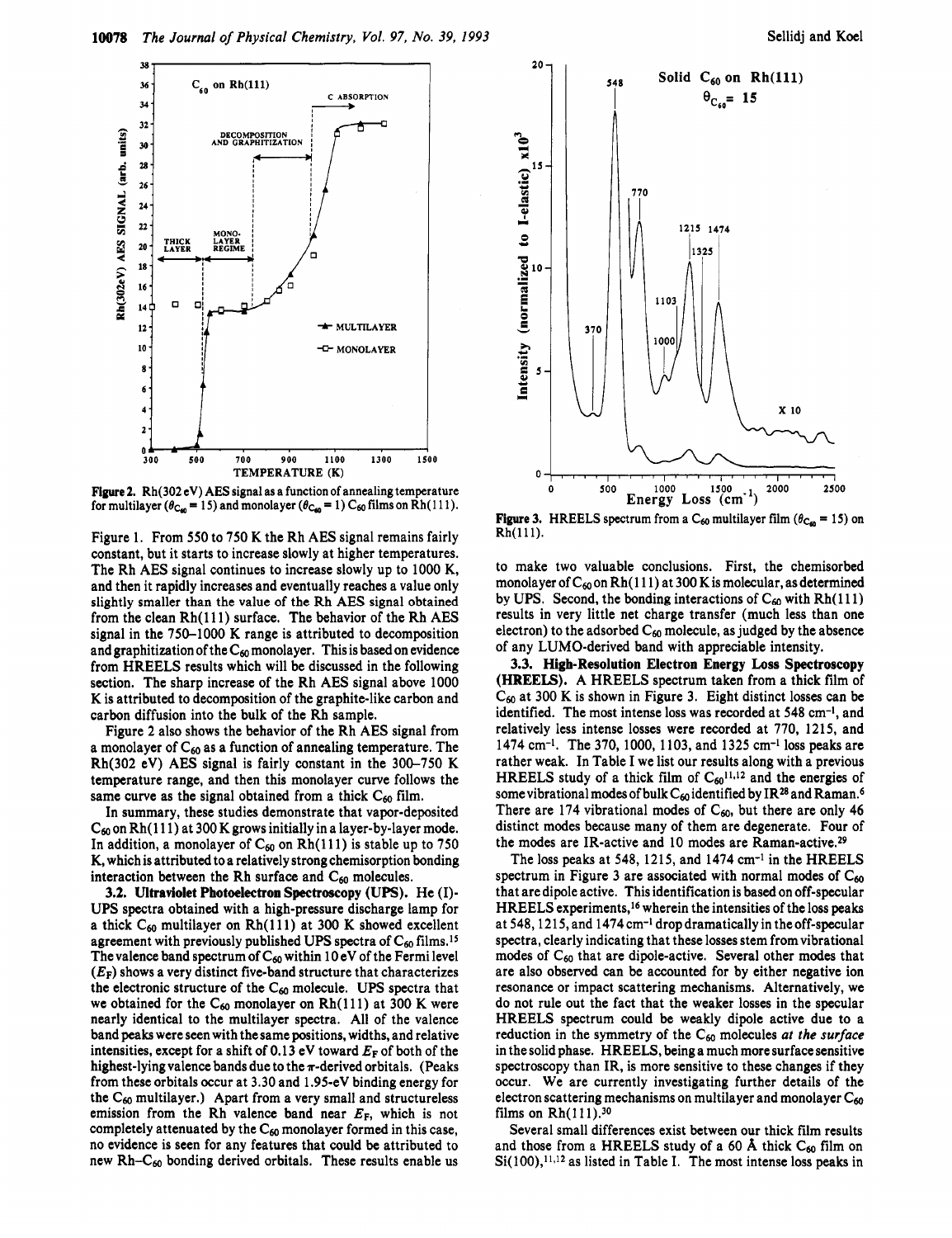TABLE I: Vibrational Frequencies (cm<sup>-1</sup>) of  $C_{60}$  Films

| IR <sup><math>d</math></sup> (ref 28) | Raman"<br>(ref 6) | <b>HREELS</b>                |                                         |                                        |
|---------------------------------------|-------------------|------------------------------|-----------------------------------------|----------------------------------------|
|                                       |                   | multilayer<br>(refs, 11, 12) | multilayer on<br>Rh(111)<br>(this work) | monolayer on<br>Rh(111)<br>(this work) |
|                                       | 272               | 274                          |                                         |                                        |
|                                       |                   | 355                          | 370                                     | 370<br>400                             |
|                                       | 432               | 444                          |                                         |                                        |
|                                       | 485               |                              |                                         |                                        |
|                                       | 495               |                              |                                         |                                        |
| 527                                   |                   |                              |                                         |                                        |
|                                       | 534               | 532                          | 548                                     | 533                                    |
|                                       | 566               |                              |                                         |                                        |
| 576                                   |                   |                              |                                         |                                        |
|                                       | 710               | 686                          |                                         |                                        |
|                                       | 772               | 758                          | 770                                     | 770                                    |
|                                       |                   | 968                          |                                         | 955                                    |
|                                       |                   |                              | 1000                                    | 1000                                   |
|                                       | 1100              | 1097                         | 1103                                    | 1090                                   |
|                                       |                   |                              |                                         | 1135                                   |
| 1182                                  |                   |                              |                                         |                                        |
|                                       |                   |                              | 1215                                    | 1215                                   |
|                                       | 1249              | 1258                         |                                         | 1252                                   |
|                                       |                   |                              | 1325                                    | 1348                                   |
| 1429                                  | 1425              |                              |                                         | 1422                                   |
|                                       |                   | 1452                         |                                         |                                        |
|                                       | 1468              |                              | 1474                                    | 1481                                   |
|                                       | 1574              | 1565                         |                                         | 1585                                   |
|                                       |                   |                              |                                         |                                        |

<sup>a</sup> Crystalline solid C60.

their spectra were recorded at 532, 758, 1258, and 1565 cm-1. This is different from our spectra where the most intense losses were recorded at 548,770,1215, and 1474 cm-1. Also, the dipoleactive modes identified in our HREELS spectrum from <sup>a</sup> thick  $C_{60}$  layer at 548, 1215, and 1474 cm<sup>-1</sup> do not exactly match with the four intense IR bands at 527, 576, 1182, and 1429 cm-1.28 These differences are attributed to dipole-dipole coupling between the C<sub>60</sub> molecules near the C<sub>60</sub> surface. The loss peak at 548 cm-1 cannot be attributed to convolution of the corresponding IR bands at 526 and 577 cm-1, since the fwhm of the loss peak at 549 cm<sup>-1</sup> and that of the elastic peak were practically the same, and thus this feature can be attributed to <sup>a</sup> single vibrational mode of  $C_{60}$ . The 548, 1215, and 1474 cm<sup>-1</sup> loss energies can be assigned to the same modes responsible for IR absorption at 526,1183, and 1429 cm-1 with blue shifts of 22,33, and <sup>35</sup> cm-1, respectively, mostly due to long-range dipole-dipole coupling in the  $C_{60}$  layer near the surface. We cannot rule out that these shifts might be due to symmetry reduction in the  $C_{60}$  molecules in the vicinity of the surface of the thick  $C_{60}$  film. Disorder effects in the thick films are important, and HREELS studies<sup>10,13</sup> on disordered, thick  $C_{60}$  films on Si(100) and well-ordered, epitaxial thick  $C_{60}$  films on  $Gase(0001)$  show differences in the spectra. The HREELS spectra in the latter case detected all four IR-active modes of  $C_{60}$ .

Figure <sup>4</sup> displays <sup>a</sup> HREELS spectrum from <sup>a</sup> monolayer of  $C_{60}$  on Rh(111) at 300 K. The vibrational losses identified from this spectrum are listed in Table I. In this case, <sup>14</sup> vibrational losses were recorded, with the most intense features at 533,770, 1215,1252,1481, and 1585 cm-1. Relatively weaker losses can be seen at 370,400,955,1000,1090,1135,1348, and 1422 cm-1. It is difficult at this point to know which modes are responsible for the observed vibrational spectrum. However, the similarity of the spectrum to that from the multilayer is consistent with molecular adsorption in the chemisorbed monolayer. The increased number of losses in the monolayer HREELS spectrum in comparison to the multilayer spectrum is attributed to <sup>a</sup> further reduction in the symmetry of the  $C_{60}$  molecules as a result of the interaction with the surface Rh atoms. In addition, molecular vibrations parallel to the surface can generate modulations in the charge associated with the  $C_{60}$ -Rh bond, inducing a dynamic



Figure 4. HREELS spectrum from a monolayer  $C_{60}$  film on Rh(111).



Figure 5. HREELS spectra from a monolayer  $C_{60}$  film on Rh(111) annealed to increasing temperatures.

dipole perpendicular to surface, and hence non-dipole-active modes can be observed in HREELS experiments.

Figure 5 shows HREELS spectra from a monolayer of  $C_{60}$ Rh(111) annealed to various temperatures. Over the 300-750 K range, the HREELS spectra show several changes, but the spectra retain the characteristic features of the monolayer, namely, peaks near 370, 533, 770,955, 1252,1481, and 1585 cm-1. The 533 cm-1 loss shifts to 520 cm-1. Its intensity drops slightly upon annealing to 500 K and then remains constant up to 750 K. The intensity of the 1252 cm-1 loss peak decreases after annealing above 500 K, and the 1481 cm<sup>-1</sup> loss peak shifts to 1470 cm<sup>-1</sup>. Changes in the structure of the spectra in the 900-1250 cm-1 range are also clearly visible. These changes in the HREELS spectrum of a monolayer of  $C_{60}$  could possibly be due to changes in the bonding configuration of  $C_{60}$  molecules to the Rh atoms, with no evidence of any large change in the chemical nature of the  $C_{60}$  molecules.

Large changes in the  $C_{60}$  monolayer HREELS spectrum occur after annealing to 850 K. These changes are not simply due to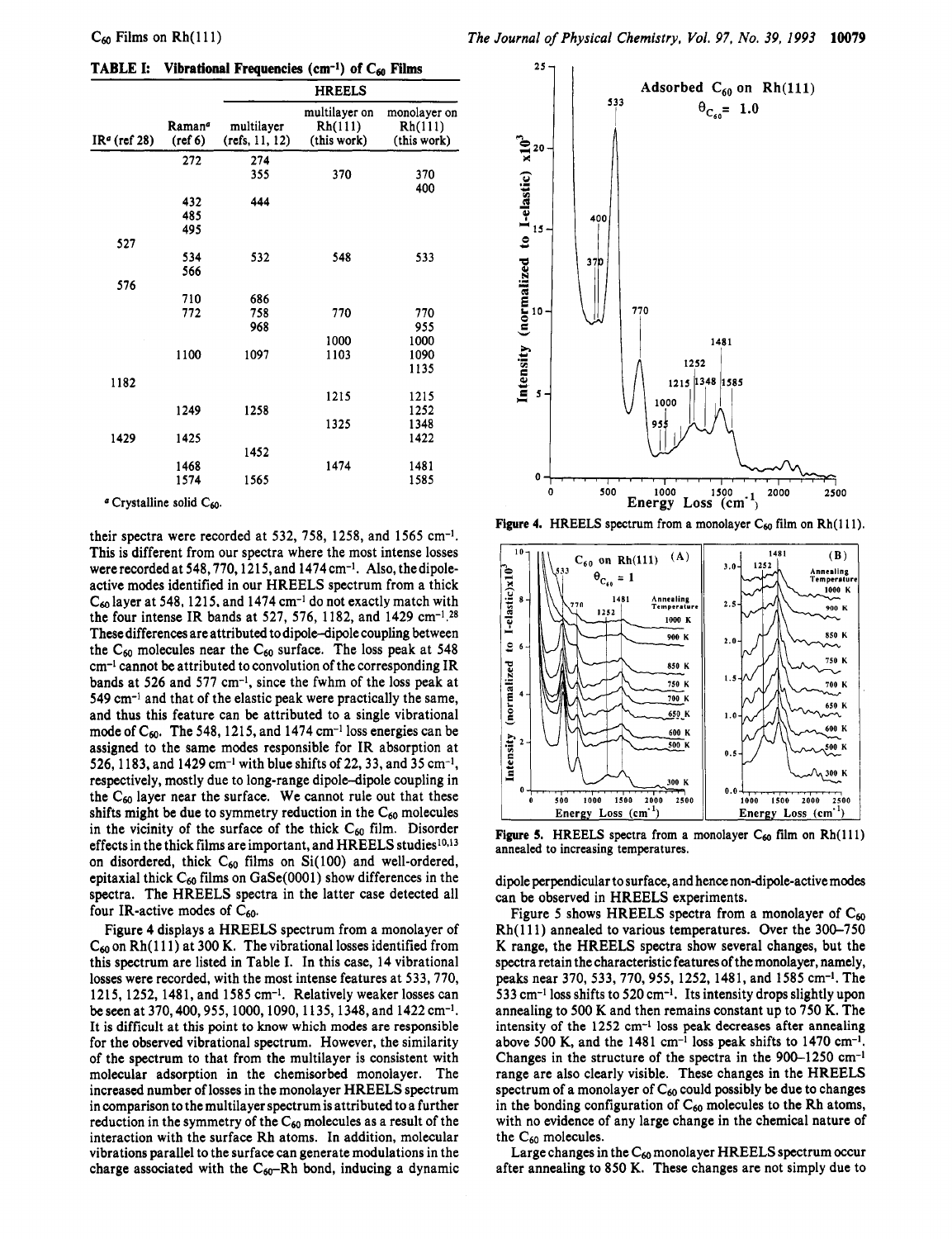

Figure 6. HREELS spectra from a C<sub>60</sub> multilayer film ( $\theta_{C_{60}} = 15$ ) on Rh(lll) annealed to increasing temperatures.

 $C_{60}$  desorption since the AES curves in Figure 2 do not show a large change in the Rh signal in this small temperature interval. At 900 K the spectrum consists of two broad peaks at 750 and 1480 cm-1 and <sup>a</sup> broad structure extending from 1000 to 1400 cm<sup>-1</sup>. In general, the HREELS spectra from the annealed  $C_{60}$ monolayer retained most of the loss structure of  $C_{60}$  in the 1000-1600 cm<sup>-1</sup> range. This may result from the large  $C_n$  fragments formed on the surface from  $C_{60}$  decomposition. At the highest temperatures, small domains of graphite may be formed in addition to carbon dissolution into the bulk of the Rh crystal. The calculated phonon density of states of graphite shows maxima at 466, 775, 1340, 1420, and 1610 cm-1.31 Since most of the loss structure in the HREELS spectra of annealed  $C_{60}$  films falls within this range,  $C_{60}$  graphitization may begin to take place when a  $C_{60}$  monolayer on Rh(111) is annealed above 750 K.<sup>32</sup>

Figure 6 shows HREELS spectra from a thick  $C_{60}$  film annealed to various temperatures. In this case, the spectra exhibit no apparent changes in the loss structure when the film is annealed in the 300-500 K temperature range. Above 500 K, the HREELS spectra display features similar to those seen for the annealed  $C_{60}$ monolayer. This is consistent with the AES study of the thermal stability of  $C_{60}$  films described in the preceding section.

3.4. Electron Energy Loss Spectroscopy (ELS). Turning now to electronic excitation energies, Figures <sup>7</sup> and <sup>8</sup> show ELS spectra taken in the specular geometry with a primary beam energy,  $E_p$ , of 11 and 30 eV, respectively, from a thick multilayer of  $C_{60}$ . For  $E_p = 11$  eV, the lowest energy loss peak is recorded at 1.6 eV. A sharp and intense peak is observed at 2.2 eV, relatively intense peaks can be distinguished at 2.9 and 3.8 eV, and <sup>a</sup> weak feature is seen near 4.9 eV. In the spectrum using  $E_p = 30$  eV, the same low-energy transitions are recorded, but more transitions are observed above <sup>4</sup> eV. Two peaks are outstanding at 4.9 and 6.6 eV. The latter shows <sup>a</sup> broad shoulder at 6.1 eV. Finally, <sup>a</sup> weaker and broader feature is clearly visible at 7.8 eV. These results are consistent with previous ELS studies of thick  $C_{60}$  films on Si(100) conducted by Lucas et al.<sup>12</sup>

The calculated HOMO-LUMO energy separation for  $C_{60}$  is 1.65-1.85 eV.33-38 The corresponding electronic transition is not



Figure 7. ELS spectrum at  $E_p = 11$ eV from a C<sub>60</sub> multilayer film ( $\theta_{C_{66}}$  $= 15$ ) on  $Rh(111)$ .



Figure 8. ELS spectrum at  $E_p = 30$  eV from a  $C_{60}$  multilayer film  $(\theta_{C_{60}})$ = 15) on Rh(lll).

dipole active, but because of the symmetry alteration of  $C_{60}$  in the solid phase, this transition could be weakly allowed. This is probably the origin of the 1.6-eV peak. The energy separation between the second highest-lying occupied orbital and the LUMO was calculated at 2.7 eV, and the corresponding electronic transition is dipole-allowed. The sharp peak at 2.2 eV can be attributed to this transition. Interpretation of these data must take into account band structure effects due long-range order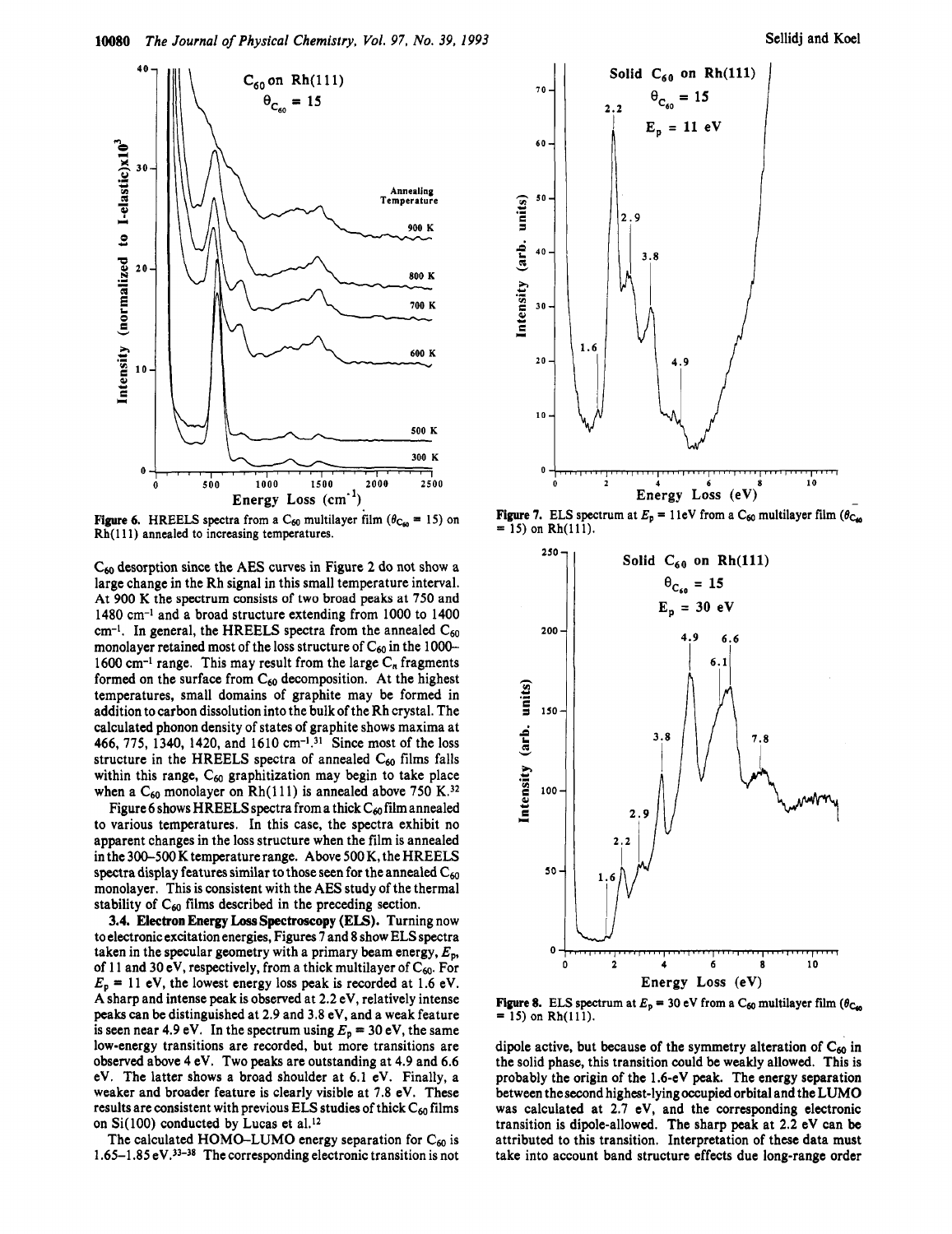

Figure 9. ELS spectra at  $E_p = 30$  eV from a clean Rh(111) surface and a  $\bar{C}_{60}$  monolayer on Rh(111). A solid curve obtained by smoothing the measured data is shown in addition to the measured data points in order to discern the spectral features.

that might be present in these films. First principle calculations by Ching et al.,39 using the self-consistent, orthogonalized linear combination of atomic orbitals (OLCAO) method, show <sup>a</sup> rich band structure for an fcc crystal of  $C_{60}$ . Their calculations characterize the valence band (VB) and conductance band (CB) as having five major features each (labeled V1-V5 and C1-C5, respectively) with bandwidths ranging from 0.5 to 1.0 eV. We assign the 2.9-eV peak to an interband transition between the HOMO-derived VB and the second lowest CB originating from the next LUMO of isolated  $C_{60}$  molecules (transition labeled V2  $\rightarrow$  C1 in ref 39). The loss peaks at 3.8, 4.9, and 6.1 eV are assigned to electronic transitions as described in ref 39: 3.8 eV,  $V1 \rightarrow C3$  and  $V2 \rightarrow C2$ ; 4.9 eV,  $V2 \rightarrow C3$  and  $V1 \rightarrow C4$ ; 6.1 eV, V1  $\rightarrow$  C5 and V2  $\rightarrow$  C4. The peak at 6.6 eV is attributed to collective excitations of the  $\pi$  electrons. This feature was also predicted by the calculations of Ching et al.<sup>39</sup> The broad feature centered around 7.8 eV is attributed to the first ionization potential of  $C_{60}$ 

ELS spectra from clean Rh(111) and a monolayer of  $C_{60}$ adsorbed on Rh(l 11) are displayed in Figure 9. The clean Rh- (111) surface yields two broad features at about 1.9 and 7.9 eV. The first peak corresponds to interband transitions from the occupied d bands to empty bands near the Fermi level, while the second feature is associated with <sup>a</sup> bulk or surface plasmon of Rh(111). Adsorption of a  $C_{60}$  monolayer attenuates these peaks and causes many new peaks to appear that are closely related to the solid  $C_{60}$  peaks. Peaks at 1.2, 2.5, 3.1, 5.0, and 6.7 eV can be seen in the ELS spectrum from a monolayer of  $C_{60}$  shown in Figure 9. These peaks are extremely weak and much broader in comparison to those ELS peaks observed on a multilayer of  $C_{60}$ (see Figures <sup>7</sup> and 8). This is due to heavy screening (by the metal electrons) of the electric dipoles associated with the electronic transitions induced in the  $C_{60}$  molecules adsorbed on the  $Rh(111)$  surface.

The electronic structure of the valence band of  $C_{60}$  can be considerably altered as a result of the interaction of  $C_{60}$  with metal atoms, with one of the major effects being the occupation of the  $\pi^*$  orbital (t<sub>lu</sub>) of C<sub>60</sub>. Any partial occupation of the  $\pi^*$ LUMO orbital  $(t_{1u})$  of the C<sub>60</sub> molecules in the monolayer will induce a new transition,  $t_{1u} \rightarrow t_{1g}$ , which is dipole-allowed. The  $t_{1u} \rightarrow t_{1g}$  transition for  $C_{60}$  was calculated at 1.1 eV<sup>40-42</sup> and measured at  $1.15$  eV.<sup>43-47</sup> We therefore assign the peak at 1.2 eV to electronic transitions between the newly occupied band derived from the  $t_{1u}$  orbital of  $C_{60}$  and the band derived from the  $t_{1g}$  orbital. The features at 2.5, 3.1, and 5.0 eV are attributed to  $\pi \rightarrow \pi^*$  transitions, but a rigorous assignment of these features to specific  $\pi - \pi^*$  interband transitions will require a full band structure calculation on a  $C_{60}$  monolayer on Rh(111), in which the Rh- $C_{60}$  interaction is adequately taken into account. Finally, the loss peak at 6.7 eV is attributed to collective excitation of <sup>a</sup>  $\pi$  plasmon analogously to the 6.6-eV peak seen from the thick  $C_{60}$  layer.

3.4. Work Function Measurements. The work function of Rh(111) is 5.4 eV.<sup>48</sup> Submonolayer coverages of  $C_{60}$  on Rh-(111) decrease the work function, and adsorption of <sup>a</sup> monolayer of C<sub>60</sub> on Rh(111) decreases the work function by  $\approx 0.35$  eV. Work function changes are commonly interpreted as directly proportional to the effective dipole moment induced by adsorbates on the surface. If n is the adsorbate density,  $\mu$  the induced dipole moment, and  $\alpha$  the polarizability of the adsorbate, then the work function change  $(\Delta \phi)$  is given by<sup>49</sup>

$$
\Delta \phi = -e n \mu / \epsilon_0 [1 + (9/4\pi) \alpha n^{3/2}] \tag{1}
$$

where  $\epsilon_0$  is the vacuuum permittivity. A value for the size of the effective dipole can be calculated from work function changes. Assuming that the  $C_{60}$  monolayer on Rh(111) has an fcc(111) structure with a lattice constant of  $14.17 \text{ Å}$ ,<sup>50</sup> the surface density of C<sub>60</sub> is then  $n = 1.0 \times 10^{14}$  molecules/cm<sup>2</sup>. With a value of 65.5  $\times$  10<sup>-24</sup> cm<sup>3</sup> for the polarizability,  $\alpha$ , obtained from an ab initio calculation,<sup>21</sup> and the measured work function change of  $-0.35$  eV, a value of  $\mu = +2.7 \times 10^{-30}$  C m is obtained. This can be compared to  $\mu = +6.7 \times 10^{-30}$  C m for benzene, C<sub>6</sub>H<sub>6</sub>, on Rh(111).<sup>51</sup> However, this comparison is only approximate, since the polarizability of *adsorbed*  $C_{60}$  is unknown (and it is probably much larger than the gas-phase value). The nature of the  $C_{60}$ interaction with  $Rh(111)$  may be similar to that of benzene with Rh(111), and this can be described in terms of  $\pi$ -d bonding with delocalization of charge from  $C_{60}$  to the metal and d- $\pi^*$  backbonding with delocalization of charge in the opposite direction. The strength of this interaction controls the extent of the delocalization, possible rehybridization of the carbon atoms involved, and whether or not charge transfer occurs. The direction of the effective surface dipole and the sign of the work function change are determined by the total charge transfer between the  $C_{60}$  and the Rh surface. For  $C_{60}$  on Rh(111) the decrease in the work function upon adsorption indicates that  $\pi$ -to-d donation is larger than the d-to- $\pi^*$  back-donation, or in other words, the charge state of chemisorbed  $C_{60}$  is dominated by the  $\pi$ -donor interaction with the d states of the Rh atoms. Moreover, since the size of the effective dipole associated with the  $C_{60}$ -Rh complex is smaller than that of benzene, the compensation effects from  $d-\pi^*$  back-bonding seem to be larger for C<sub>60</sub>. Back-bonding in  $C_{60}$  is enhanced because of the relatively low energy of the LUMO of  $C_{60}$ .

Several organometallic compounds involving the  $C_{60}$  ligand and Pt<sup>6</sup> show an  $\eta_2$  coordination. This could be the coordination geometry of  $C_{60}$  adsorbed on Rh(111). However, the accessibility of many Rh atoms on the Rh(l 11) surface would easily allow for bonding through the five or six-member rings that form the faces of  $C_{60}$ , and this could lead to a stronger chemisorption bond. Obviously, the details of the geometry and the nature of the chemisorption bond of  $C_{60}$  on transition metals are crucial issues that remain to be resolved.